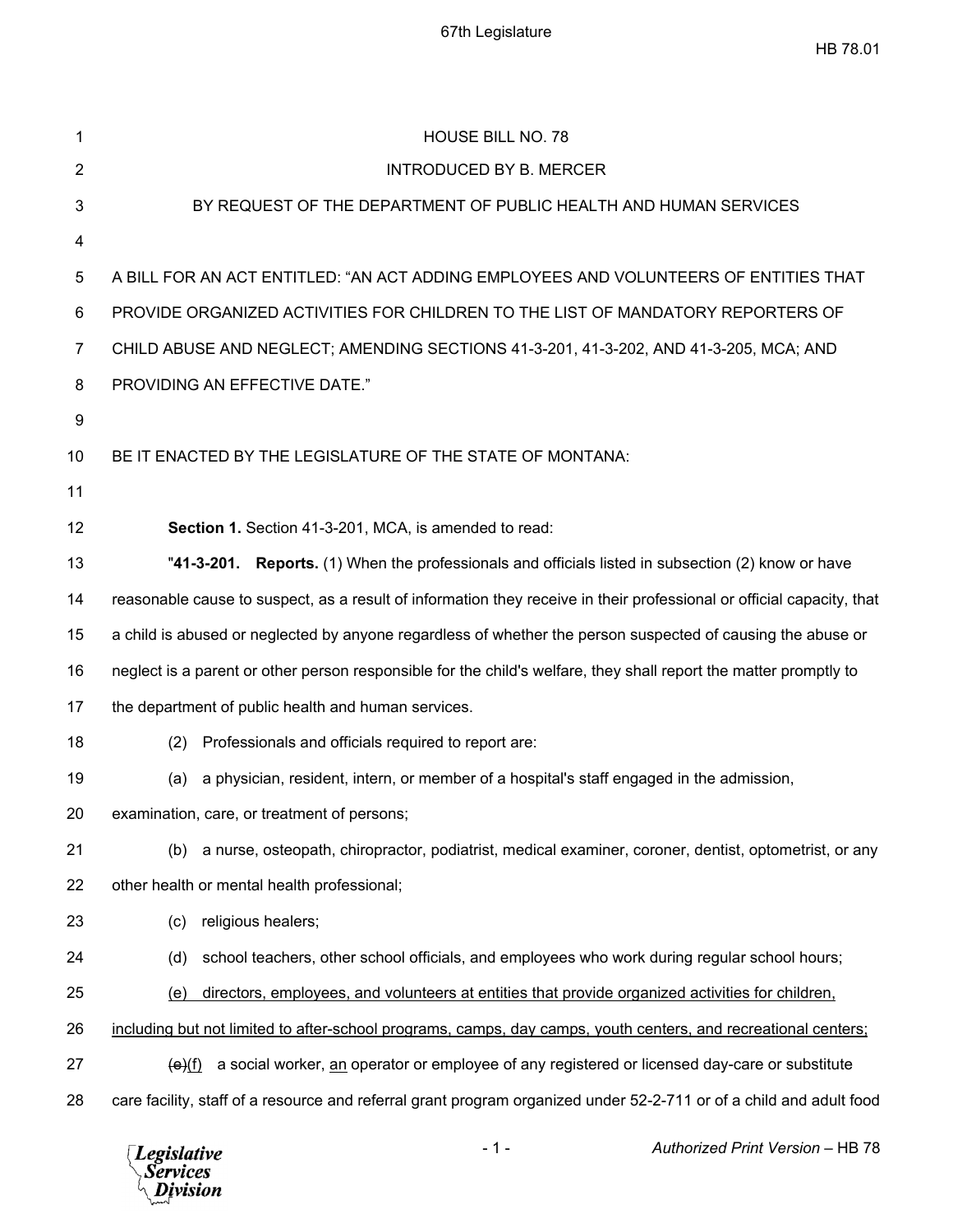HB 78.01

| 1  | care program, or an operator or employee of a child-care facility;                                                      |
|----|-------------------------------------------------------------------------------------------------------------------------|
| 2  | a foster care, residential, or institutional worker;<br>(f)(g)                                                          |
| 3  | a peace officer or other law enforcement official;<br>$\frac{g(h)}{h}$                                                  |
| 4  | a member of the clergy, as defined in $15-6-201(2)(b)$ ;<br>$\frac{(\mathsf{h})(i)}{(\mathsf{h})}$                      |
| 5  | a guardian ad litem or a court-appointed advocate who is authorized to investigate a report of<br>$\theta$ (i)          |
| 6  | alleged abuse or neglect;                                                                                               |
| 7  | an employee of an entity that contracts with the department to provide direct services to<br>$\left(\frac{1}{2}\right)$ |
| 8  | children; and                                                                                                           |
| 9  | an employee of the department while in conduct of the employee's duties.<br>$(k)$ (I)                                   |
| 10 | A professional listed in subsection $(2)(a)$ or $(2)(b)$ involved in the delivery or care of an infant shall<br>(3)     |
| 11 | report to the department any infant known to the professional to be affected by a dangerous drug, as defined in         |
| 12 | $50-32-101.$                                                                                                            |
| 13 | Any person may make a report under this section if the person knows or has reasonable cause to<br>(4)                   |
| 14 | suspect that a child is abused or neglected.                                                                            |
| 15 | (a) When a professional or official required to report under subsection (2) makes a report, the<br>(5)                  |
| 16 | department may share information with:                                                                                  |
| 17 | that professional or official;<br>(i)                                                                                   |
| 18 | (ii) other individuals with whom the professional or official works in an official capacity if the individuals          |
| 19 | are part of a team that responds to matters involving the child or the person about whom the report was made            |
| 20 | and the professional or official has asked that the information be shared with the individuals; or                      |
| 21 | (iii) the child abuse and neglect review commission established in 2-15-2019.                                           |
| 22 | The department may provide information in accordance with 41-3-202(8) and also share<br>(b)                             |
| 23 | information about the investigation, limited to its outcome and any subsequent action that will be taken on             |
| 24 | behalf of the child who is the subject of the report.                                                                   |
| 25 | Individuals who receive information pursuant to this subsection (5) shall maintain the<br>(c)                           |
| 26 | confidentiality of the information as required by 41-3-205.                                                             |
| 27 | (a) Except as provided in subsection $(6)(b)$ or $(6)(c)$ , a person listed in subsection (2) may not<br>(6)            |
| 28 | refuse to make a report as required in this section on the grounds of a physician-patient or similar privilege.         |
|    |                                                                                                                         |

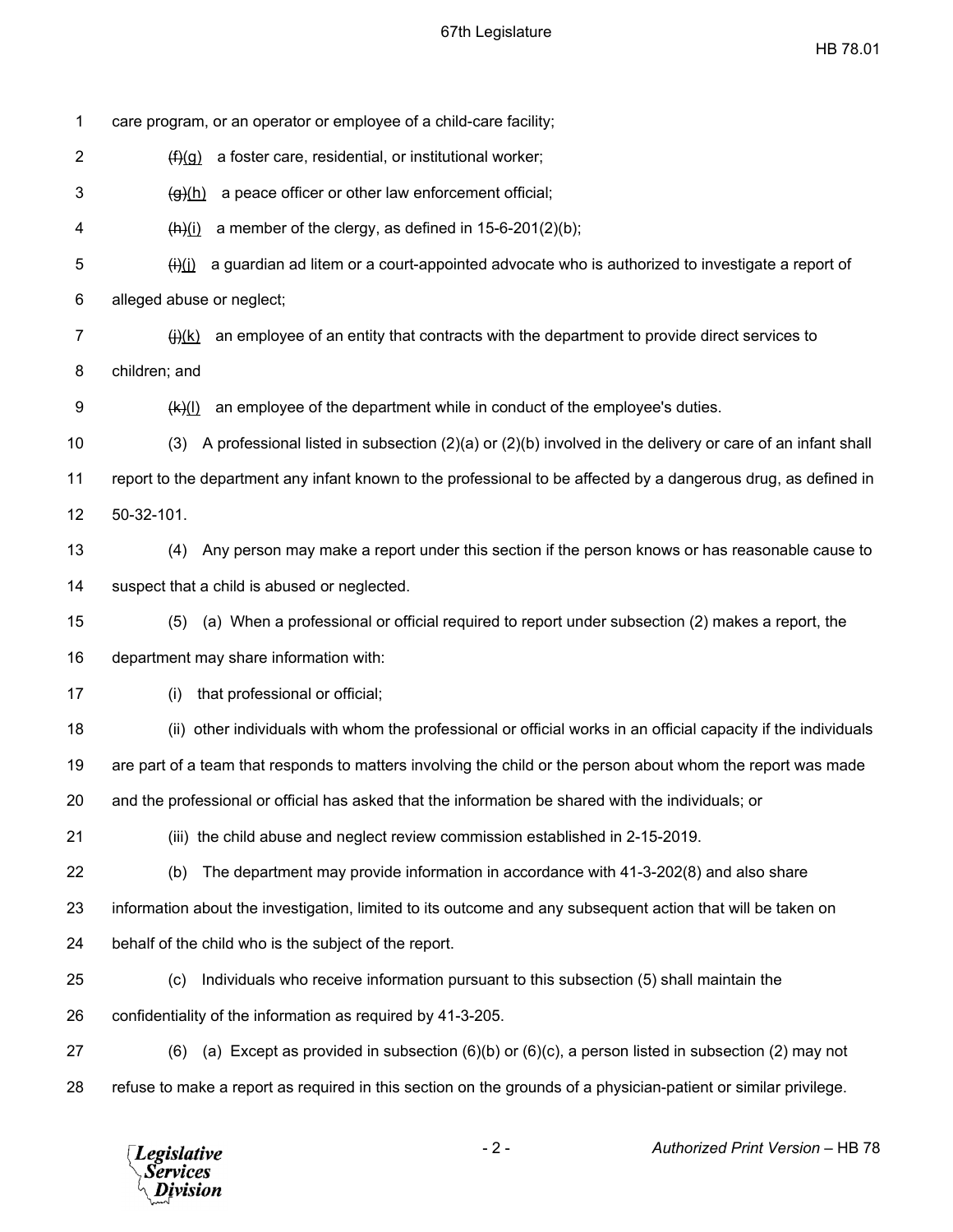HB 78.01

1 (b) A member of the clergy or a priest is not required to make a report under this section if: 2 (i) the knowledge or suspicion of the abuse or neglect came from a statement or confession made to 3 the member of the clergy or the priest in that person's capacity as a member of the clergy or as a priest; 4 (ii) the statement was intended to be a part of a confidential communication between the member of 5 the clergy or the priest and a member of the church or congregation; and 6 (iii) the person who made the statement or confession does not consent to the disclosure by the 7 member of the clergy or the priest. 8 (c) A member of the clergy or a priest is not required to make a report under this section if the 9 communication is required to be confidential by canon law, church doctrine, or established church practice. 10 (7) The reports referred to under this section must contain: 11 (a) the names and addresses of the child and the child's parents or other persons responsible for the 12 child's care; 13 (b) to the extent known, the child's age and the nature and extent of the child's injuries, including any 14 evidence of previous injuries; 15 (c) any other information that the maker of the report believes might be helpful in establishing the 16 cause of the injuries or showing the willful neglect and the identity of the person or persons responsible for the 17 injury or neglect; and 18 (d) the facts that led the person reporting to believe that the child has suffered injury or injuries or 19 willful neglect, within the meaning of this chapter. (Subsection (5)(a)(iii) terminates September 30, 2021--sec. 20 12, Ch. 235, L. 2017.)" 21 22 **Section 2.** Section 41-3-202, MCA, is amended to read: 23 "**41-3-202. Action on reporting.** (1) (a) Upon receipt of a report that a child is or has been abused or 24 neglected, the department shall promptly assess the information contained in the report and make a 25 determination regarding the level of response required and the timeframe within which action must be initiated. 26 (b) (i) Except as provided in subsection (1)(b)(ii), upon receipt of a report that includes an allegation 27 of sexual abuse or sexual exploitation or if the department determines during any investigation that the 28 circumstances surrounding an allegation of child abuse or neglect include an allegation of sexual abuse or



- 3 - *Authorized Print Version* – HB 78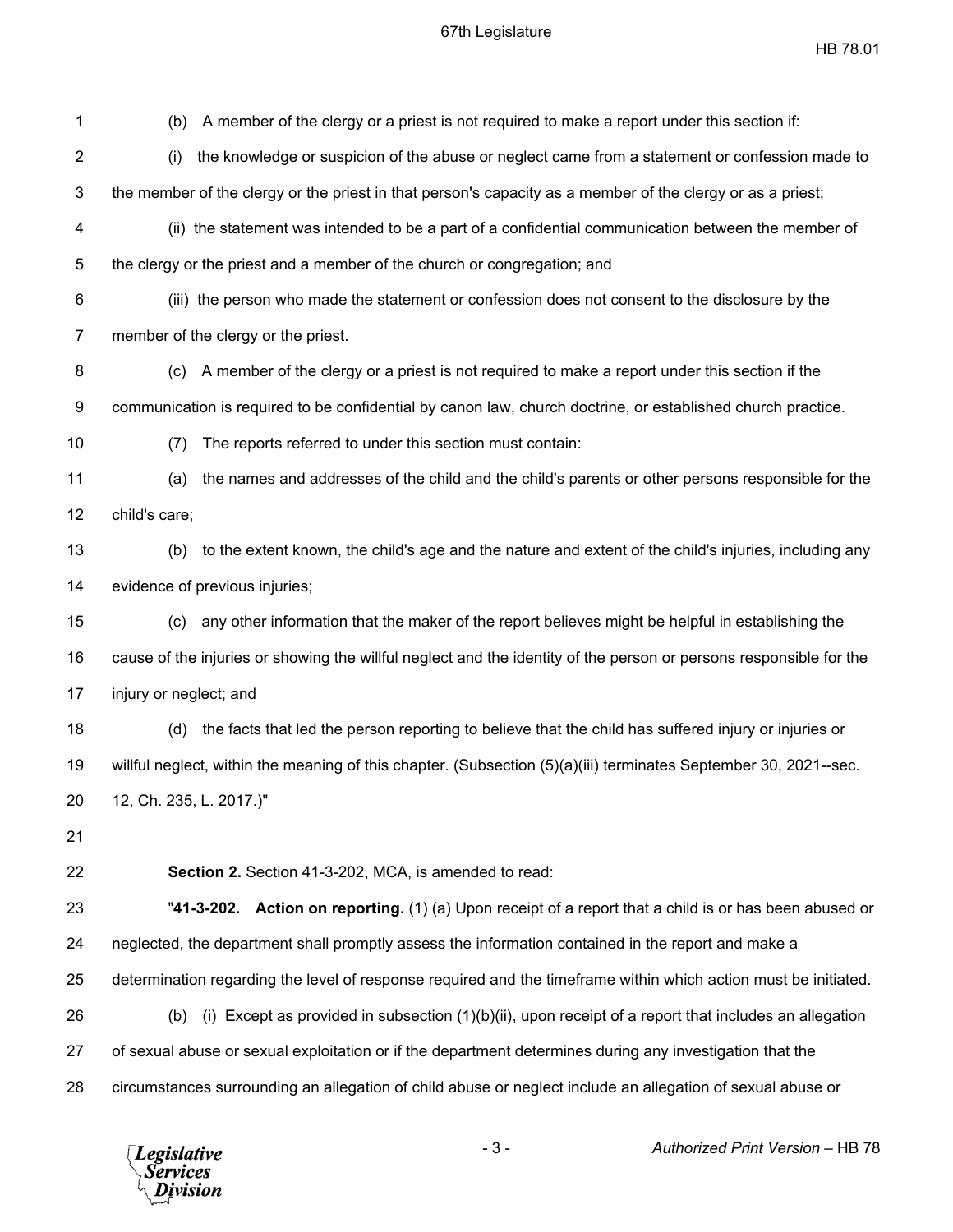HB 78.01

1 sexual exploitation, the department shall immediately report the allegation to the county attorney of the county 2 in which the acts that are the subject of the report occurred.

3 (ii) If a victim of sexual abuse or sexual exploitation has attained the age of 14 and has sought services 4 from a contractor as described in 41-3-201 $\left(\frac{2}{i}\right)(2)(k)$  that provides confidential services to victims of sexual 5 assault, conditioned upon an understanding that the criminal conduct will not be reported by the department to 6 the county attorney in the jurisdiction in which the alleged crime occurred, the department may not report 7 pursuant to 41-3-205(5)(d) and subsection (1)(b)(i) of this section.

8 (c) If the department determines that an investigation and a safety and risk assessment are required, 9 a social worker shall promptly conduct a thorough investigation into the circumstances surrounding the 10 allegations of abuse or neglect of the child and perform a safety and risk assessment to determine whether the 11 living arrangement presents an unsafe environment for the child. The safety and risk assessment may include 12 an investigation at the home of the child involved, the child's school or day-care facility, or any other place 13 where the child is present and into all other nonfinancial matters that in the discretion of the investigator are 14 relevant to the safety and risk assessment. In conducting a safety and risk assessment under this section, a 15 social worker may not inquire into the financial status of the child's family or of any other person responsible for 16 the child's care, except as necessary to ascertain eligibility for state or federal assistance programs or to 17 comply with the provisions of 41-3-446.

18 (2) An initial investigation of alleged abuse or neglect may be conducted when an anonymous report 19 is received. However, if the initial investigation does not within 48 hours result in the development of 20 independent, corroborative, and attributable information indicating that there exists a current risk of physical or 21 psychological harm to the child, a child may not be removed from the living arrangement. If independent, 22 corroborative, and attributable information indicating an ongoing risk results from the initial investigation, the 23 department shall then conduct a safety and risk assessment.

24 (3) The social worker is responsible for conducting the safety and risk assessment. If the child is 25 treated at a medical facility, the social worker, county attorney, or peace officer, consistent with reasonable 26 medical practice, has the right of access to the child for interviews, photographs, and securing physical 27 evidence and has the right of access to relevant hospital and medical records pertaining to the child. If an 28 interview of the child is considered necessary, the social worker, county attorney, or peace officer may conduct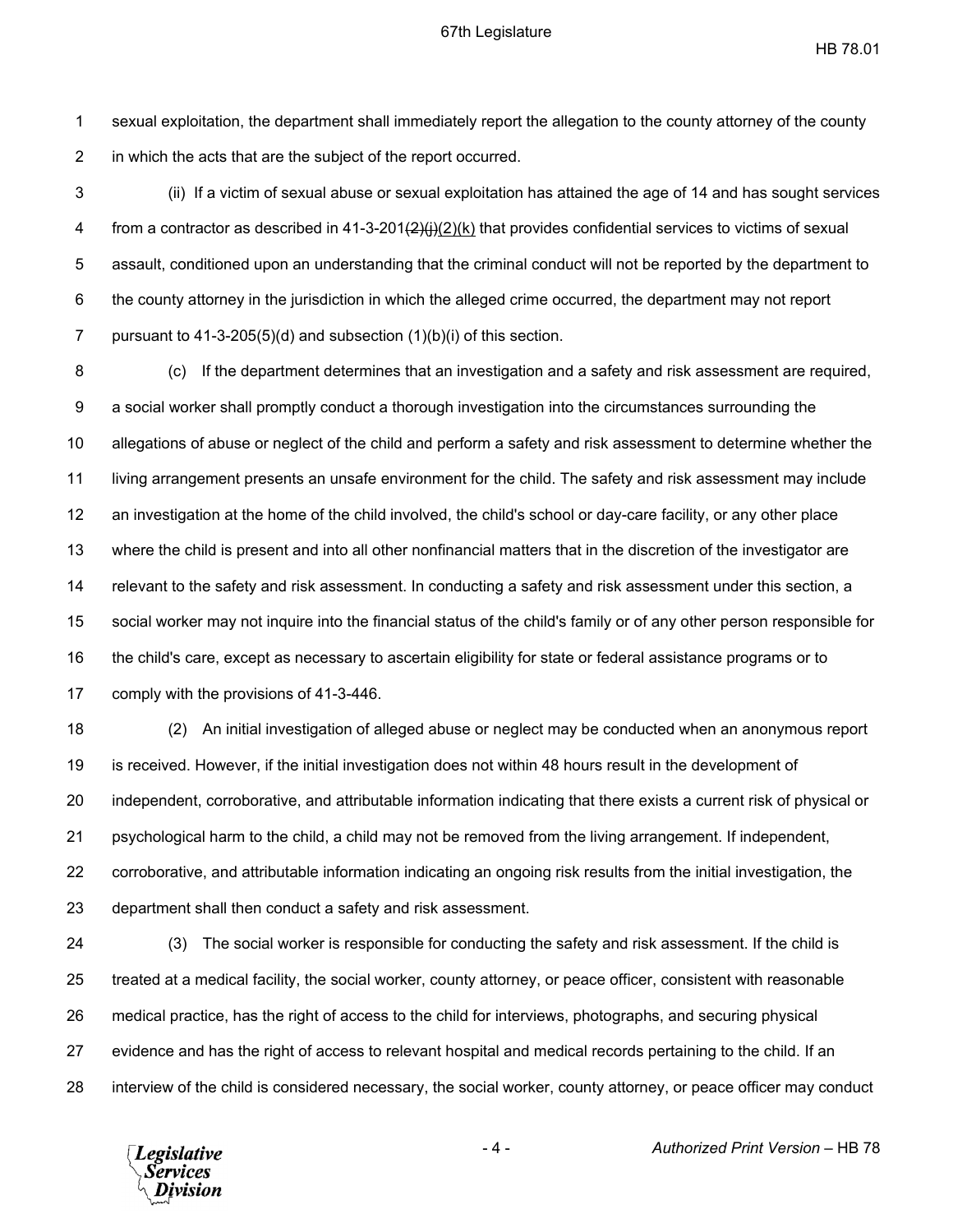HB 78.01

1 an interview of the child. The interview may be conducted in the presence of the parent or guardian or an 2 employee of the school or day-care facility attended by the child. 3 (4) Subject to 41-3-205(3), if the child's interview is audiotaped or videotaped, an unedited audiotape 4 or videotape with audio track must be made available, upon request, for unencumbered review by the family. 5 (5) (a) If from the safety and risk assessment the department has reasonable cause to suspect that 6 the child is suffering abuse or neglect, the department may provide emergency protective services to the child, 7 pursuant to 41-3-301, or voluntary protective services pursuant to 41-3-302, and may provide protective 8 services to any other child under the same care. The department shall: 9 (i) after interviewing the parent or guardian, if reasonably available, document the determinations of 10 the safety and risk assessment; and 11 (ii) notify the child's family of the determinations of the safety and risk assessment, unless the 12 notification can reasonably be expected to result in harm to the child or other person. 13 (b) Except as provided in subsection (5)(c), the department shall destroy all safety and risk 14 assessment determinations and associated records, except for medical records, within 30 days after the end of 15 the 3-year period starting from the date of completion of the safety and risk assessment. 16 (c) Safety and risk assessment determinations and associated records may be maintained for a 17 reasonable time as defined by department rule under the following circumstances: 18 (i) the safety and risk assessment determines that abuse or neglect occurred; 19 (ii) there had been a previous or there is a subsequent report and investigation resulting in a safety 20 and risk assessment concerning the same person; or 21 (iii) an order has been issued by a court of competent jurisdiction adjudicating the child as a youth in 22 need of care based on the circumstances surrounding the initial allegations. 23 (6) The investigating social worker, within 60 days of commencing an investigation, shall also furnish 24 a written safety and risk assessment to the department and, upon request, to the family. Subject to time periods 25 set forth in subsections (5)(b) and (5)(c), the department shall maintain a record system documenting 26 investigations and safety and risk assessment determinations. Unless records are required to be destroyed 27 under subsections (5)(b) and (5)(c), the department shall retain records relating to the safety and risk 28 assessment, including case notes, correspondence, evaluations, videotapes, and interviews, for 25 years.



- 5 - *Authorized Print Version* – HB 78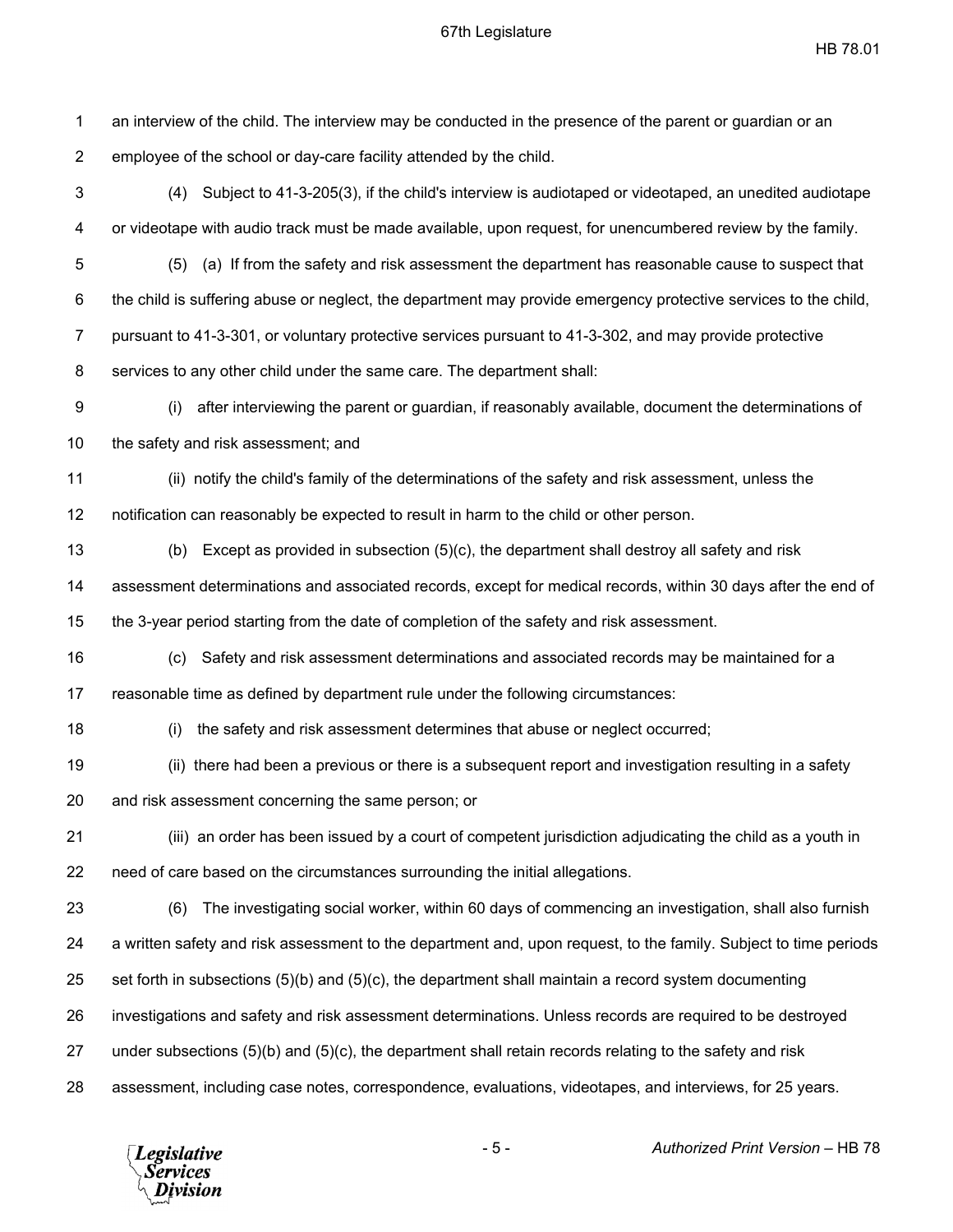HB 78.01

1 (7) Any person reporting abuse or neglect that involves acts or omissions on the part of a public or 2 private residential institution, home, facility, or agency is responsible for ensuring that the report is made to the 3 department.

4 (8) The department shall, upon request from any reporter of alleged child abuse or neglect, verify 5 whether the report has been received, describe the level of response and timeframe for action that the 6 department has assigned to the report, and confirm that it is being acted upon."

- 7
- 

8 **Section 3.** Section 41-3-205, MCA, is amended to read:

9 "**41-3-205. Confidentiality -- disclosure exceptions.** (1) The case records of the department and its 10 local affiliate, the local office of public assistance, the county attorney, and the court concerning actions taken 11 under this chapter and all records concerning reports of child abuse and neglect must be kept confidential 12 except as provided by this section. Except as provided in subsections (9) and (10), a person who purposely or 13 knowingly permits or encourages the unauthorized dissemination of the contents of case records is guilty of a 14 misdemeanor.

15 (2) Records may be disclosed to a court for in camera inspection if relevant to an issue before it. The 16 court may permit public disclosure if it finds disclosure to be necessary for the fair resolution of an issue before 17 it.

18 (3) Records, including case notes, correspondence, evaluations, videotapes, and interviews, unless 19 otherwise protected by this section or unless disclosure of the records is determined to be detrimental to the 20 child or harmful to another person who is a subject of information contained in the records, may be disclosed to 21 the following persons or entities in this state and any other state or country:

22 (a) a department, agency, or organization, including a federal agency, military enclave, or Indian tribal 23 organization, that is legally authorized to receive, inspect, or investigate reports of child abuse or neglect and 24 that otherwise meets the disclosure criteria contained in this section;

25 (b) a licensed youth care facility or a licensed child-placing agency that is providing services to the 26 family or child who is the subject of a report in the records or to a person authorized by the department to 27 receive relevant information for the purpose of determining the best interests of a child with respect to an 28 adoptive placement;



- 6 - *Authorized Print Version* – HB 78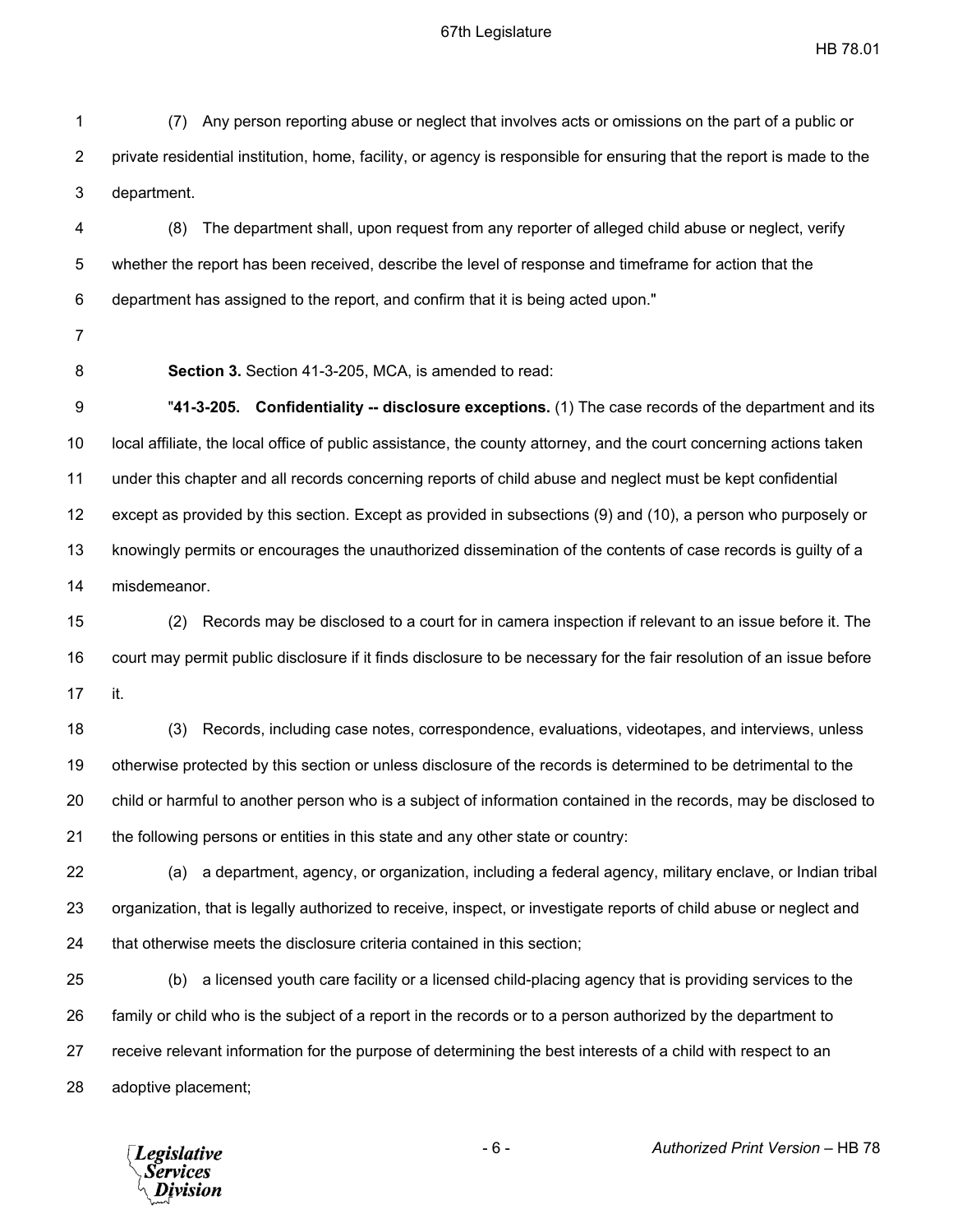HB 78.01

| 1              | (c)                    | a health or mental health professional who is treating the family or child who is the subject of a                |
|----------------|------------------------|-------------------------------------------------------------------------------------------------------------------|
| $\overline{2}$ | report in the records; |                                                                                                                   |
| 3              | (d)                    | a parent, grandparent, aunt, uncle, brother, sister, guardian, mandatory reporter provided for in                 |
| 4              |                        | 41-3-201(2) and (5), or person designated by a parent or guardian of the child who is the subject of a report in  |
| 5              |                        | the records or other person responsible for the child's welfare, without disclosure of the identity of any person |
| 6              |                        | who reported or provided information on the alleged child abuse or neglect incident contained in the records;     |
| 7              | (e)                    | a child named in the records who was allegedly abused or neglected or the child's legal guardian                  |
| 8              |                        | or legal representative, including the child's guardian ad litem or attorney or a special advocate appointed by   |
| 9              |                        | the court to represent a child in a pending case;                                                                 |
| 10             | (f)                    | the state protection and advocacy program as authorized by 42 U.S.C. $15043(a)(2)$ ;                              |
| 11             | (g)                    | approved foster and adoptive parents who are or may be providing care for a child;                                |
| 12             | (h)                    | a person about whom a report has been made and that person's attorney, with respect to the                        |
| 13             |                        | relevant records pertaining to that person only and without disclosing the identity of the reporter or any other  |
| 14             |                        | person whose safety may be endangered;                                                                            |
| 15             | (i)                    | an agency, including a probation or parole agency, that is legally responsible for the supervision of             |
| 16             |                        | an alleged perpetrator of child abuse or neglect;                                                                 |
| 17             | (i)                    | a person, agency, or organization that is engaged in a bona fide research or evaluation project and               |
| 18             |                        | that is authorized by the department to conduct the research or evaluation;                                       |
| 19             | (k)                    | the members of an interdisciplinary child protective team authorized under 41-3-108 or of a family                |
| 20             |                        | group decisionmaking meeting for the purposes of assessing the needs of the child and family, formulating a       |
| 21             |                        | treatment plan, and monitoring the plan;                                                                          |
| 22             | (1)                    | the coroner or medical examiner when determining the cause of death of a child;                                   |
| 23             | (m)                    | a child fatality review team recognized by the department[, including the child abuse and neglect                 |
| 24             |                        | review commission established in 2-15-2019];                                                                      |
| 25             | (n)                    | a department or agency investigating an applicant for a license or registration that is required to               |
| 26             |                        | operate a youth care facility, day-care facility, or child-placing agency;                                        |
| 27             | (o)                    | a person or entity who is carrying out background, employment-related, or volunteer-related                       |
| 28             |                        | screening of current or prospective employees or volunteers who have or may have unsupervised contact with        |
|                |                        |                                                                                                                   |

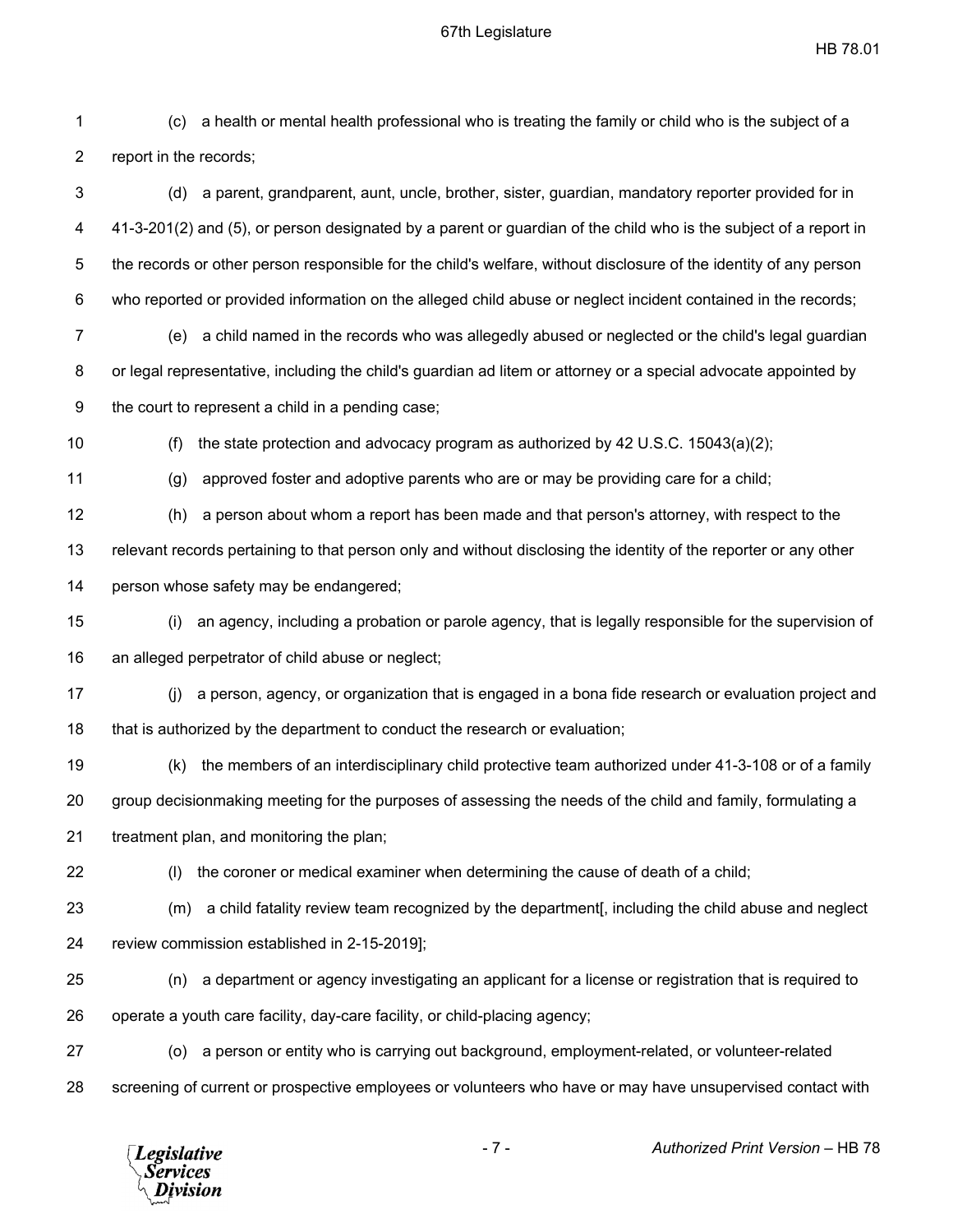| 1              | children through employment or volunteer activities. A request for information under this subsection (3)(o) must |
|----------------|------------------------------------------------------------------------------------------------------------------|
| $\overline{2}$ | be made in writing. Disclosure under this subsection (3)(o) is limited to information that indicates a risk to   |
| $\mathfrak{B}$ | children posed by the person about whom the information is sought, as determined by the department.              |
| 4              | the news media, if disclosure is limited to confirmation of factual information regarding how the<br>(p)         |
| 5              | case was handled and if disclosure does not violate the privacy rights of the child or the child's parent or     |
| 6              | guardian, as determined by the department;                                                                       |
| 7              | an employee of the department or other state agency if disclosure of the records is necessary for<br>(q)         |
| 8              | administration of programs designed to benefit the child;                                                        |
| 9              | an agency of an Indian tribe, a qualified expert witness, or the relatives of an Indian child if<br>(r)          |
| 10             | disclosure of the records is necessary to meet requirements of the federal Indian Child Welfare Act;             |
| 11             | a juvenile probation officer who is working in an official capacity with the child who is the subject of<br>(s)  |
| 12             | a report in the records;                                                                                         |
| 13             | an attorney who is hired by or represents the department if disclosure is necessary for the<br>(t)               |
| 14             | investigation, defense, or prosecution of a case involving child abuse or neglect;                               |
| 15             | a foster care review committee established under 41-3-115 or, when applicable, a citizen review<br>(u)           |
| 16             | board established under Title 41, chapter 3, part 10;                                                            |
| 17             | a school employee participating in an interview of a child by a social worker, county attorney, or<br>(v)        |
| 18             | peace officer, as provided in 41-3-202;                                                                          |
| 19             | a member of a county or regional interdisciplinary child information and school safety team formed<br>(w)        |
| 20             | under the provisions of 52-2-211;                                                                                |
| 21             | members of a local interagency staffing group provided for in 52-2-203;<br>(x)                                   |
| 22             | a member of a youth placement committee formed under the provisions of 41-5-121; or<br>(y)                       |
| 23             | a principal of a school or other employee of the school district authorized by the trustees of the<br>(z)        |
| 24             | district to receive the information with respect to a student of the district who is a client of the department. |
| 25             | (a) The records described in subsection (3) must be disclosed to a member of the United States<br>(4)            |
| 26             | congress or a member of the Montana legislature if all of the following requirements are met:                    |
| 27             | the member receives a written inquiry regarding a child and whether the laws of the United States<br>(i)         |
| 28             | or the state of Montana that protect children from abuse or neglect are being complied with or whether the laws  |
|                |                                                                                                                  |

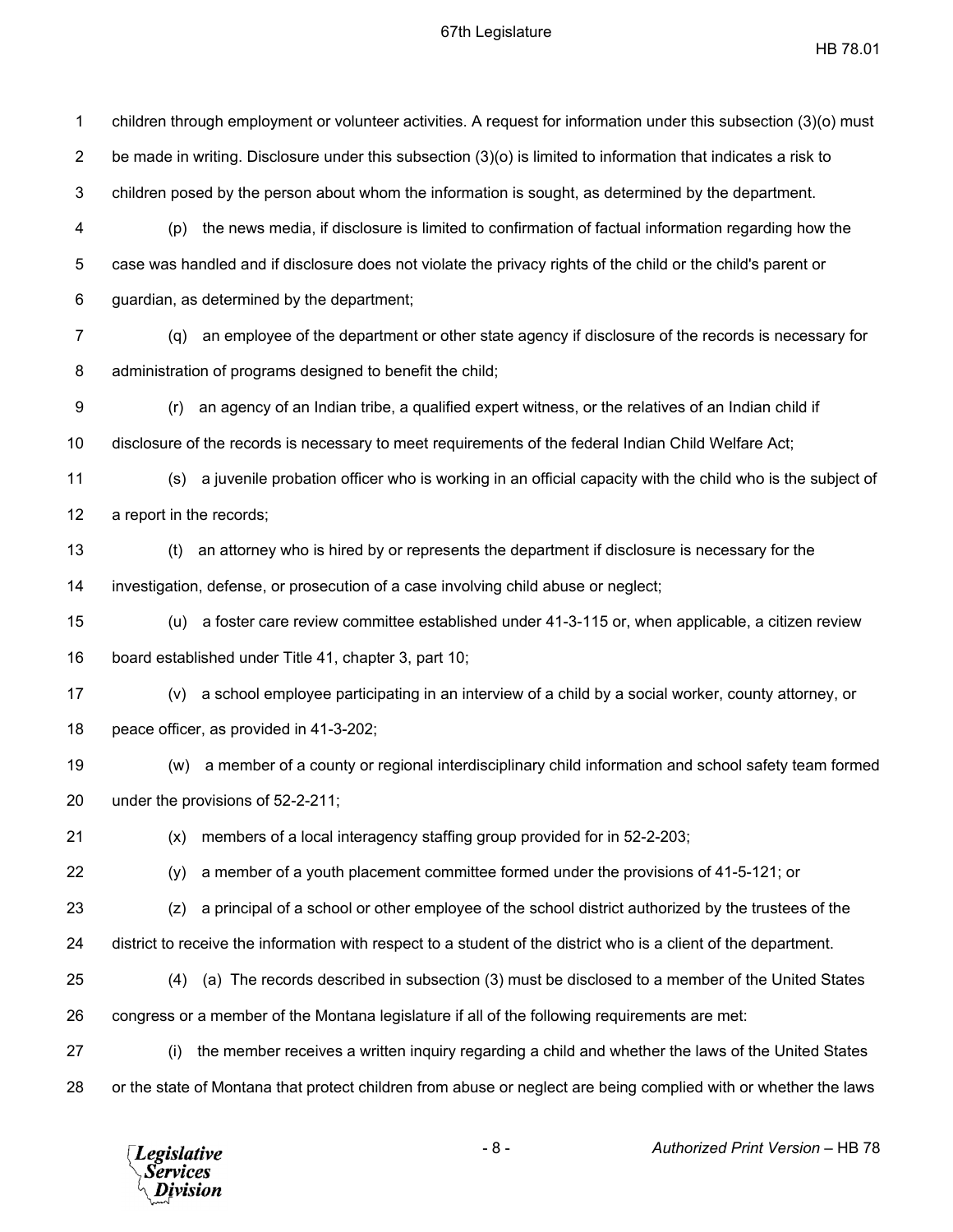1 need to be changed to enhance protections for children; 2 (ii) the member submits a written request to the department requesting to review the records relating to 3 the written inquiry. The member's request must include a copy of the written inquiry, the name of the child 4 whose records are to be reviewed, and any other information that will assist the department in locating the 5 records. 6 (iii) before reviewing the records, the member: 7 (A) signs a form that outlines the state and federal laws regarding confidentiality and the penalties for 8 unauthorized release of the information; and 9 (B) receives from the department an orientation of the content and structure of the records. 10 (b) Records disclosed pursuant to subsection (4)(a) are confidential, must be made available for the 11 member to view but may not be copied, recorded, photographed, or otherwise replicated by the member, and 12 must remain solely in the department's possession. The member must be allowed to view the records in the 13 local office where the case is or was active. 14 (c) Access to records requested pursuant to this subsection (4) is limited to 6 months from the date 15 the written request to review records was received by the department. 16 (5) (a) The records described in subsection (3) must be promptly released to any of the following 17 individuals upon a written request by the individual to the department or the department's designee: 18 (i) the attorney general; 19 (ii) a county attorney or deputy county attorney of the county in which the alleged abuse or neglect 20 occurred; 21 (iii) a peace officer, as defined in 45-2-101, in the jurisdiction in which the alleged abuse or neglect 22 occurred; or 23 (iv) the office of the child and family ombudsman. 24 (b) The records described in subsection (3) must be promptly disclosed by the department to an 25 appropriate individual described in subsection (5)(a) or to a county or regional interdisciplinary child information 26 and school safety team established pursuant to 52-2-211 upon the department's receipt of a report indicating 27 that any of the following has occurred:

28 (i) the death of the child as a result of child abuse or neglect;



- 9 - *Authorized Print Version* – HB 78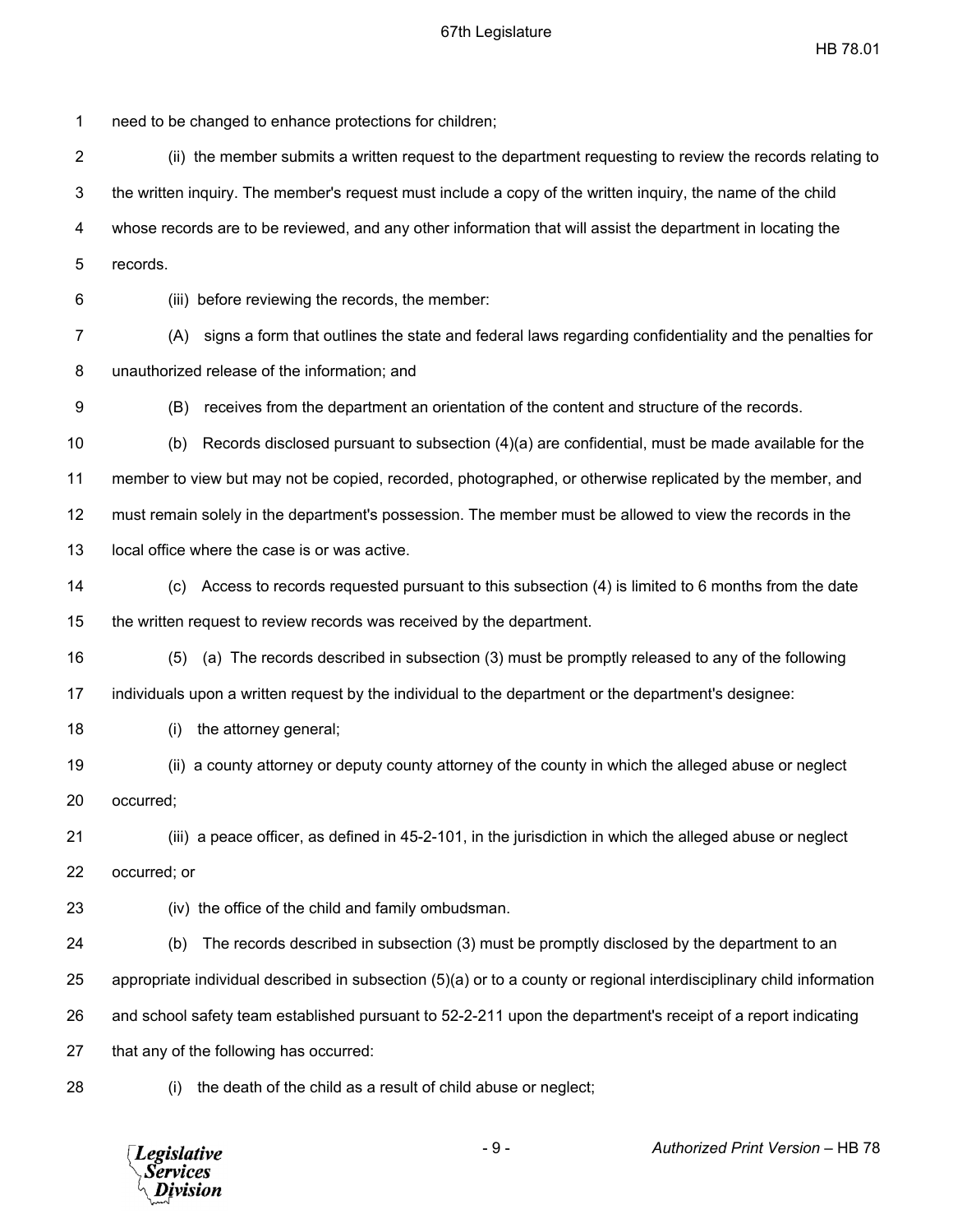HB 78.01

1 (ii) a sexual offense, as defined in 46-23-502, against the child;

2 (iii) exposure of the child to an actual and not a simulated violent offense as defined in 46-23-502; or

3 (iv) child abuse or neglect, as defined in 41-3-102, due to exposure of the child to circumstances

4 constituting the criminal manufacture or distribution of dangerous drugs.

5 (c) (i) The department shall promptly disclose the results of an investigation to an individual 6 described in subsection (5)(a) or to a county or regional interdisciplinary child information and school safety 7 team established pursuant to 52-2-211 upon the determination that:

8 (A) there is reasonable cause to suspect that a child has been exposed to a Schedule I or Schedule II 9 drug whose manufacture, sale, or possession is prohibited under state law; or

10 (B) a child has been exposed to drug paraphernalia used for the manufacture, sale, or possession of 11 a Schedule I or Schedule II drug that is prohibited by state law.

12 (ii) For the purposes of this subsection (5)(c), exposure occurs when a child is caused or permitted to 13 inhale, have contact with, or ingest a Schedule I or Schedule II drug that is prohibited by state law or have 14 contact with drug paraphernalia as defined in 45-10-101.

15 (d) (i) Except as provided in subsection (5)(d)(ii), the records described in subsection (3) must be 16 released within 5 business days to the county attorney of the county in which the acts that are the subject of a 17 report occurred upon the department's receipt of a report that includes an allegation of sexual abuse or sexual 18 exploitation. The department shall also report to any other appropriate individual described in subsection (5)(a) 19 and to a county or regional interdisciplinary child information and school safety team established pursuant to 20 52-2-211.

21 (ii) If the exception in 41-3-202(1)(b) applies, a contractor described in 41-3-201 $\left(\frac{2}{H}\right)(2)(k)$  that 22 provides confidential services to victims of sexual assault shall report to the department as provided in this part 23 without disclosing the names of the victim and the alleged perpetrator of sexual abuse or sexual exploitation.

24 (iii) When a contractor described in 41-3-201 $\left(\frac{2}{H}\right)(2)(k)$  that provides confidential services to victims of 25 sexual assault provides services to youth over the age of 13 who are victims of sexual abuse and sexual 26 exploitation, the contractor may not dissuade or obstruct a victim from reporting the criminal activity and, upon a 27 request by the victim, shall facilitate disclosure to the county attorney and a law enforcement officer as 28 described in Title 7, chapter 32, in the jurisdiction where the alleged abuse occurred.

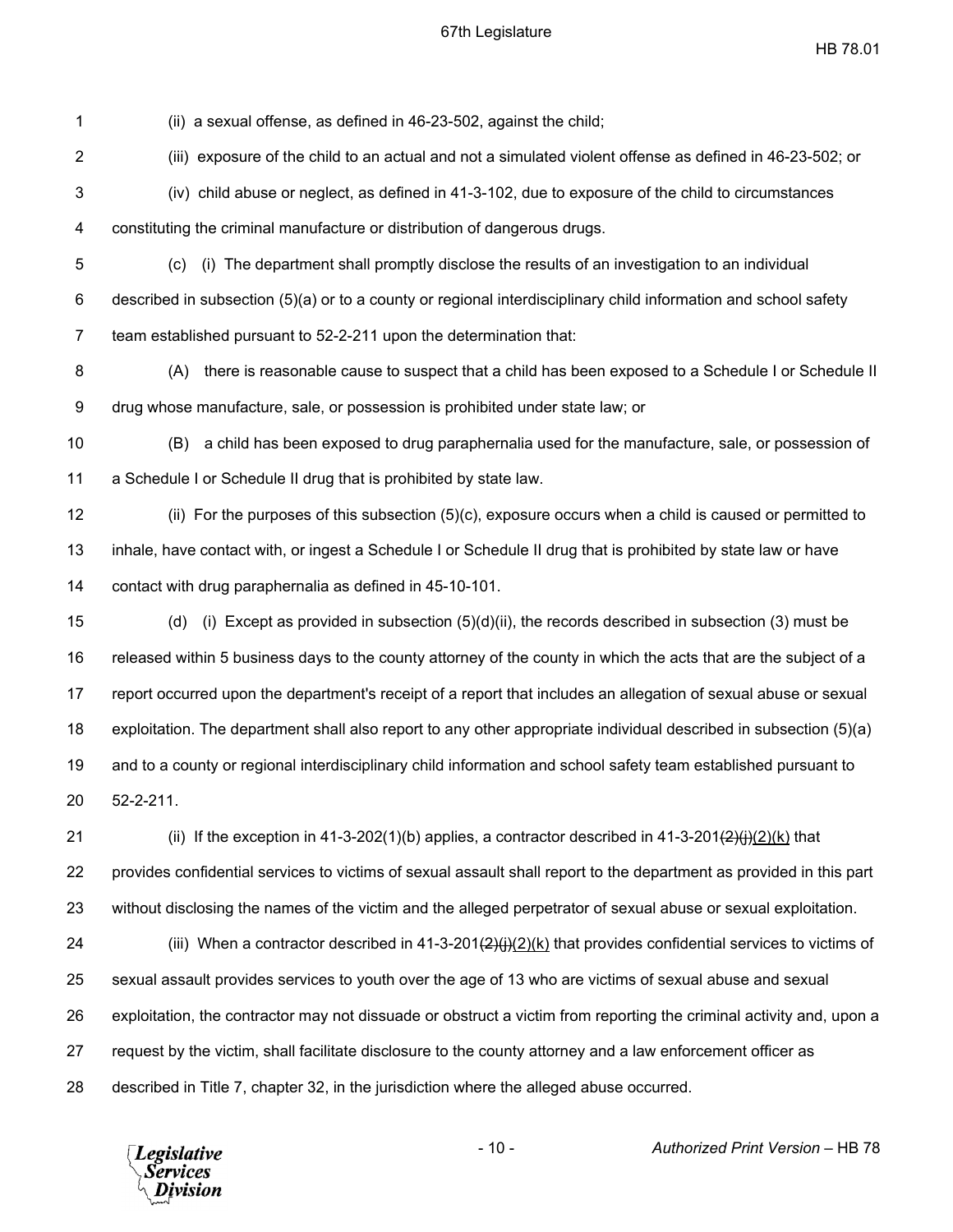HB 78.01

1 (6) A school or school district may disclose, without consent, personally identifiable information from 2 the education records of a pupil to the department, the court, a review board, and the child's assigned attorney, 3 guardian ad litem, or special advocate.

4 (7) Information that identifies a person as a participant in or recipient of substance abuse treatment 5 services may be disclosed only as allowed by federal substance abuse confidentiality laws, including the 6 consent provisions of the law.

7 (8) The confidentiality provisions of this section must be construed to allow a court of this state to 8 share information with other courts of this state or of another state when necessary to expedite the interstate 9 placement of children.

10 (9) A person who is authorized to receive records under this section shall maintain the confidentiality 11 of the records and may not disclose information in the records to anyone other than the persons described in 12 subsections (3)(a) and (5). However, this subsection may not be construed to compel a family member to keep 13 the proceedings confidential.

14 (10) A news organization or its employee, including a freelance writer or reporter, is not liable for 15 reporting facts or statements made by an immediate family member under subsection (9) if the news 16 organization, employee, writer, or reporter maintains the confidentiality of the child who is the subject of the 17 proceeding.

18 (11) This section is not intended to affect the confidentiality of criminal court records, records of law 19 enforcement agencies, or medical records covered by state or federal disclosure limitations.

20 (12) Copies of records, evaluations, reports, or other evidence obtained or generated pursuant to this 21 section that are provided to the parent, grandparent, aunt, uncle, brother, sister, guardian, or parent's or 22 guardian's attorney must be provided without cost. (Bracketed language in subsection (3)(m) terminates

23 September 30, 2021--sec. 12, Ch. 235, L. 2017.)"

24

25 NEW SECTION. **Section 4. Notification to tribal governments.** The secretary of state shall send a 26 copy of [this act] to each federally recognized tribal government in Montana.

27

28 NEW SECTION. **Section 5. Effective date.** [This act] is effective July 1, 2021.